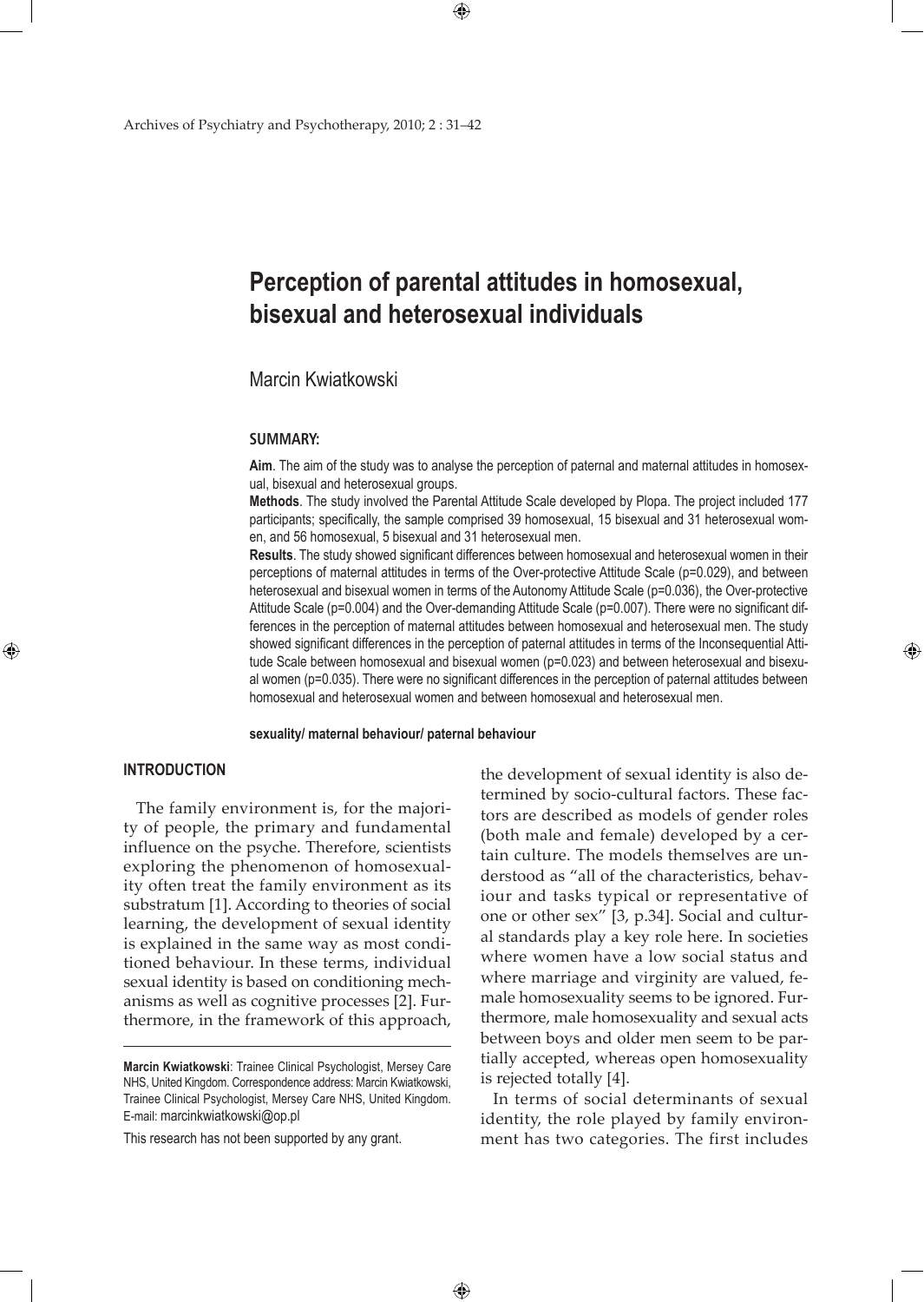parental characteristics (masculinity and femininity) and the behaviours that are connected with them; the second includes the pattern (assimilated by the parents) of being a boy or a girl, in terms of both behaviour and appearance. The first set of influences has an effect on the child via a process of social learning, through the mechanisms of imitation, modelling and identification; the second influences the child through social reinforcement. The parents are the first model and the source of social roles for their children, and provide the basis for achieving characteristics typical for their gender in that particular culture or society. The young individual, living in that society, experiences many opportunities to observe male and female models, and therefore has many chances to learn and assimilate their social roles. However, not every model has the same influence on the young individual. The strength of the model's influence depends on its prestige, the model's power and individual's ability to perceive this, and on the individual's perception of similarity between the observer and the model [2, 3]. Furthermore, social reinforcements play an important role in terms of the individual's level of involvement in this behaviour.

One of the criteria for similarity is gender. Therefore, a child generally prefers to imitate models of its own gender. Although all children learn behaviours that are characteristic for both genders, they show more interest and a bigger involvement in behaviours that are characteristic for their own gender. In later stages of life, the individual interacts more often with his or her peers, and they become the models for behaviour [2]. The child's surroundings may sometimes provide insufficient sources of information about models of gender roles. This happens when one of the models, for either the male or female gender, is lacking, or when the models are very similar and there are not enough differences between them. Furthermore, the evidence suggests that children from incomplete families present a smaller differentiation in terms of behaviour associated with gender than do children from full families. This limited knowledge of gender roles may be the result of a poor variety of gender role models presented by parents, which

makes it difficult for the child to discern gender and family roles.

Problems associated with difficulties in accurate designation of gender roles might be connected with clear tendencies towards transformation from traditional gender roles to models based on the parental partnership [2, 3, 5]. A natural consequence of this process is the stereotyping of gender. Stereotypes determine and have a massive influence on an individual's way of thinking about men and women. Young children learn about female and male stereotypes, according to which the woman should be devout, chaste and dedicated to her husband, whereas the man should reject all female occupations and interests, be success orientated, shouldn't show any emotions, and should demonstrate aggression and assertiveness [5, 6]. Current changes in family structure are very evident in some countries in Western Europe, although in Poland they are not so evident yet. In Eastern Europe the nuclear family is disintegrating. The belief that the main duty of women is to bring up children appears to be disappearing. There are families with inverted roles, where fathers look after the children and mothers work and provide for the home [1].

## **THE AIM OF THE STUDY**

Although there is a large body of recent literature about homosexuality, there are fewer studies regarding the perception of parental attitudes in individuals with different sexual orientations. Most of the studies regarding this subject were carried out in the past, when homosexuality was treated as a pathology, and often the research was related to moral issues.

⊕

This study aimed to explore the perception of parental attitudes in the context of the sexual orientation of the participants, and also in the context of changes in the family in terms of character and structure and parental roles. The study aimed also to fill the gap in the literature, created in the space of the last few years. In connection with these issues, the study will investigate the following question:

Does the perception of the attitudes of their own parents differentiate between homo-, biand heterosexual individuals?

Archives of Psychiatry and Psychotherapy, 2010; 2 : 31–42

⊕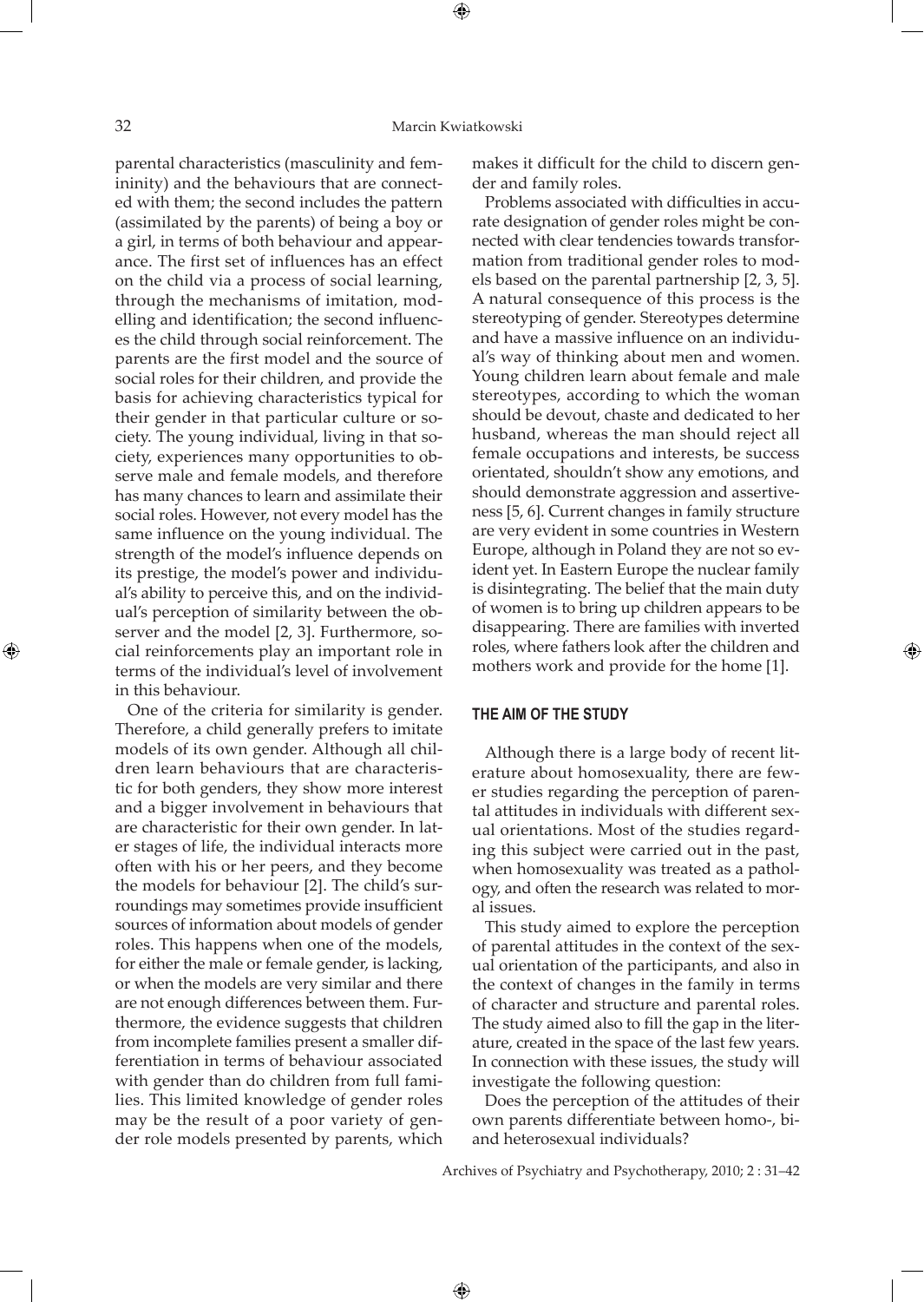⊕

## **PARTICIPANTS**

⊕

Participation in the study was anonymous and voluntary. Information about the study was presented on widely available web pages and internet forums, as well as on web pages aimed at Polish sexual minorities. Interested individuals could download a prepared set of questionnaires from the web pages, or, after earlier contact, could obtain them via e-mail and then return them to the indicated e-mail address. During the study no index of refusal of participate in the study was noted. The study sample comprised the group of 177 participants, of which 85 were women and 92 were men. The participants' sexual orientation was defined according to their own evaluation of their sexual preferences on the Heterosexual–Homosexual Kinsey Scale [7], as well as their own direct declaration in a demographic questionnaire.

The results were analysed according to the direct declaration of participants' sexual orientation in the demographic questionnaire. According to the declarations, three groups were classified: homosexual, bisexual and heterosexual. The analysis of the data refers to men and women separately. However, because of the non-representative quantity of men in the bisexual group the analyses described below do not refer to bisexual men.

The inclusion criterion was the participant's answer regarding sexual orientation. The group of heterosexual women consisted of 31 participants (average age M=26.32, SD=6.14), the bisexual group involved 15 women (average age M=25.67, SD=9.74), and the homosexual group consisted of 39 women (average age M=27.56, SD=7.11). The men's groups consisted of 31 heterosexual men (average age M=30.13, SD=10.67), 56 homosexual men (average age M=25.41, SD=6.36) and 5 bisexual men (average age M=32.40, SD=14.54).

The distribution of the sizes of the different groups and the averages and standard deviations regarding the age of the participants are presented in Tab. 1.

The next demographic characteristic to be analysed was the participants' level of education. The distribution of men's and women's levels of education in the context of their sexual orientation is presented in Tab. 2.

The data presented in Tab. 2 suggest that among heterosexual men, most had completed a Master's degree (51.6%) or secondary level qualifications (35.5%). Among homosexual men, 41.1% had achieved a Master's degree men, while 37.5% of the participants had reached the secondary level of education. In the group of heterosexual women, most had reached the Master's level of education (58.1%), 29% had reached the secondary level - and 12.9% had completed a Bachelor's degree. The results showed that 46.7% of the bisexual women had reached the secondary level of education, while 33.3% had achieved a Master's degree. Among homosexual women, 48.7% had gained a Master's degree –and 35.9% had reached the secondary level of education.

The results presented in Tab. 3 indicate that most of the mothers of heterosexual men had reached the secondary level of education (38.7%), with the next most common category being a Master's degree (32.2%). The categories for primary level education and vocational training both accounted for 6.5% of the mothers of heterosexual men. Among homosexual men, the primary and vocational levels of education represented 7.1% and 25% of the mothers respectively. The secondary level of education represented 28.6%, 12.5% had Bachelor's degrees, and 26.8% had reached the Master's level of education.

The group of mothers of heterosexual women was dominated by those with Master's degrees (31.3%), with 25% reaching the secondary level of education and 21.8% achieving vocational training. The categories relating to Bachelor's degrees and the primary level of education both accounted for 9.4% of the group.

**Table 1.** Distribution of group sizes, age averages and standard deviations.

|       | Heterosexual group |       |       | Bisexual group |       |       | Homosexual group |       |      |
|-------|--------------------|-------|-------|----------------|-------|-------|------------------|-------|------|
|       |                    | Μ     | SD    | Ν              | M     | SD    |                  | Μ     | SD   |
| Women | 21                 | 26.32 | 6.14  | 15             | 25.67 | 9.74  | 39               | 27.56 | 7.11 |
| Men   | 21                 | 30.13 | 10.67 |                | 32.40 | 14.54 | 56               | 25.41 | 6.36 |

⊕

Archives of Psychiatry and Psychotherapy, 2010; 2 : 31–42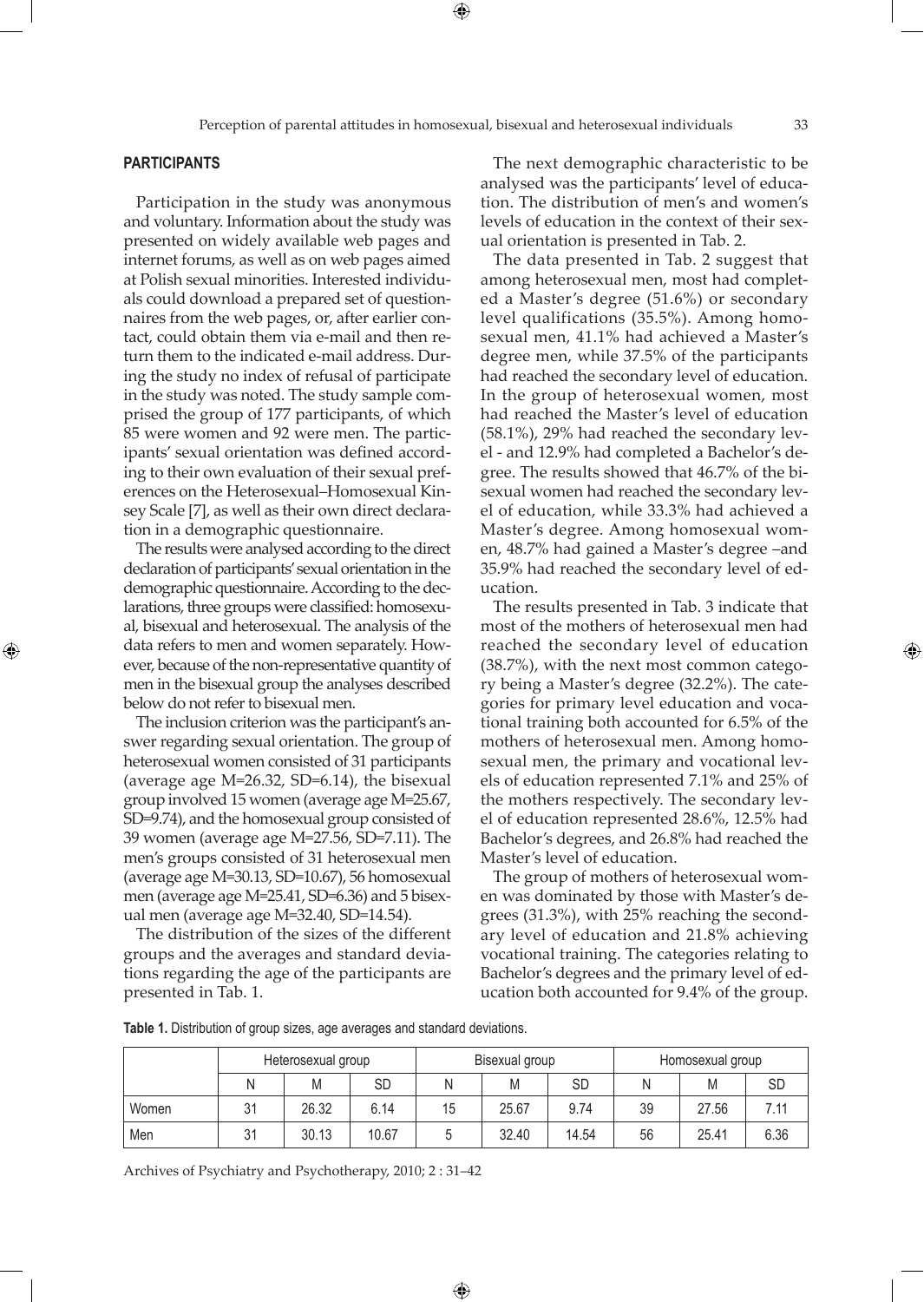## 34 Marcin Kwiatkowski

 $\bigoplus$ 

| Education         |       | Men   | Women |       |       |  |  |
|-------------------|-------|-------|-------|-------|-------|--|--|
|                   | HT    | НM    | HT    | B     | HM    |  |  |
| Primary           | $0\%$ | $0\%$ | 0%    | 6.7%  | 2.6%  |  |  |
| Vocational        | 3.2%  | $0\%$ | 0%    | 0%    | $0\%$ |  |  |
| Secondary level   | 35.5% | 37.5% | 29.0% | 46.7% | 35.9% |  |  |
| Bachelor's degree | 6.5%  | 19.6% | 12.9% | 0.0%  | 12.8% |  |  |
| Master's degree   | 51.6% | 41.1% | 58.1% | 33.3% | 48.7% |  |  |
| Other             | 3.2%  | 1.8%  | 0.0%  | 13.3% | 0%    |  |  |

**Table 2.** Distribution of education level for the women's and men's groups.

**Table 3.** Distribution of parents' level of education.

|                   | Mother    |       |        |       |       |  |
|-------------------|-----------|-------|--------|-------|-------|--|
|                   |           | Men   | Women  |       |       |  |
| Education         | <b>HT</b> | HM    | HT     | B     | HM    |  |
| Primary           | 6.5%      | 7.1%  | 9.4%   | 6.7%  | 5.1%  |  |
| Vocational        | 6.5%      | 25%   | 21.8%  | 6.7%  | 20.5% |  |
| Secondary level   | 38.7%     | 28.6% | 25%    | 53.3% | 33.3% |  |
| Bachelor's degree | 16.1%     | 12.5% | 9.4%   | 6.7%  | 12.8% |  |
| Master's degree   | 32.2%     | 26.8% | 31.3%  | 26.6% | 28.2% |  |
| Other             | $0\%$     | $0\%$ | $0\%$  | $0\%$ | $0\%$ |  |
|                   |           |       | Father |       |       |  |
| Primary           | 6.5%      | 9%    | $0\%$  | $0\%$ | $0\%$ |  |
| Vocational        | 16.1%     | 21.4% | 31.3%  | 33.3% | 28.2% |  |
| Secondary level   | 32.2%     | 33.9% | 34.3%  | 33.3% | 30.7% |  |
| Bachelor's degree | 3.25%     | 12.5% | $0\%$  | $0\%$ | 7.7%  |  |
| Master's degree   | 38.7%     | 23.2% | 31.3%  | 33.3% | 30.7% |  |
| Other             | 3.25%     | 0%    | $0\%$  | 0%    | 2.6%  |  |

**Table 4.** Distribution of place of residence.

| Place of residence          |       | Men   | Women   |       |       |  |
|-----------------------------|-------|-------|---------|-------|-------|--|
|                             | НT    | НM    | HT      | B     | НM    |  |
| Village                     | 3.2%  | 3.6%  | 6.5%    | $0\%$ | $0\%$ |  |
| Town $-$ up to 50 thousand  | 29.0% | 8.9%  | 12.9%   | 13.3% | 15.4% |  |
| Town $-$ up to 100 thousand | 9.7%  | 17.9% | $9.7\%$ | 6.7%  | 15.4% |  |
| Town - up to 500 thousand   | 3.2%  | 23.2% | 6.5%    | 13.3% | 23.1% |  |
| Town - over 500 thousand    | 54.8% | 46.4% | 64.5%   | 66.7% | 46.2% |  |

 $\bigoplus$ 

Archives of Psychiatry and Psychotherapy, 2010; 2 : 31–42

 $\bigoplus$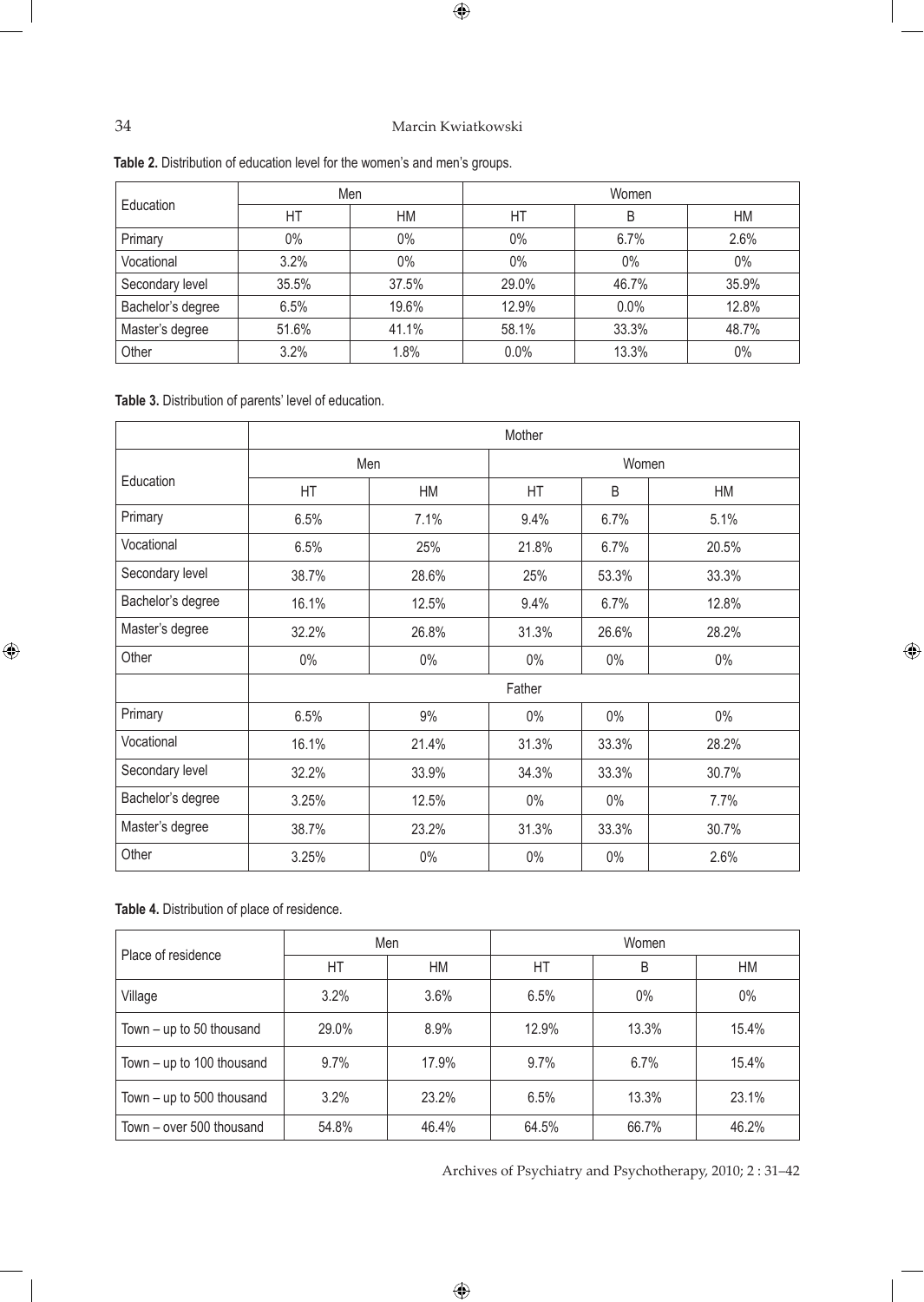⊕

Among homosexual women, most of their mothers had achieved the secondary level of education (33.3%) or Master's degrees (28.2%). 53.3% of the mothers of bisexual women had reached the secondary level of education, while 26.6% had achieved a Master's degree.

Among the fathers of the heterosexual men, the largest category was those who had achieved a Master's degree (38.7%), while 32.2% had reached the secondary level of education. Among the fathers of the homosexual men, the secondary level of education was dominant (accounting for 33.9% of the group), and the Master's level accounted for 23.2%. 21.4% had achieved vocational training, 12.5% had undertaken a Bachelor's degree and 9% had achieved the primary level of education. Among the fathers of bisexual women, 33.3% had achieved vocational training, the secondary level of education or a Master's degree. The group of fathers of the homosexual women was dominated by the secondary and Master's levels of education, with 30.7% achieving in both categories. Finally, the vocational level of training accounted for 28.2% in this group. Table 4. Distribution of place of residence.

The results presented in Tab. 4 indicate that 54.8% of the heterosexual men and 46.4% of the homosexual men lived in towns with over 500 thousand citizens. 3.2% of the heterosexual men and 23.2% of the homosexual men lived in towns with up to 500 thousand citizens. The lowest percentage of heterosexual men lived in villages (3.2%); the figure is similar for homosexual men (3.6%). The highest percentages of lesbians lived in towns with over 500 thousand citizens (46.2%) and in towns with up to 500 thousand of citizen (23.1%). The biggest percentage of bisexual women (66.7%) lived in towns containing over 500 thousand citizens.

According to the results presented in Tab. 5, 32.3% of the heterosexual men and 14.5% of the homosexual men were the only child in their family. The same was also true for 9.6% of the heterosexual women, 40% of the bisexual women and 12.8% of the homosexual women. 42% of the heterosexual men and 45.5% of the homosexual men had one brother or sister, and among the women 58% of the heterosexuals, 53.3% of the bisexuals and 64.1% of the homosexuals had one brother or sister. 16.1% of the heterosexual men and 30.9% of the homosexual men had two siblings; among the women's groups, 25.8% of the heterosexual women, 6.7% of the bisexuals and 20.5% of the lesbians had two siblings. Tab. 6 (*next page*).

The results presented in Tab. 6 indicate that 32.3% of the heterosexual men were born as a first child, whereas among homosexual men the figure is 41.8%. In the women's groups, 48.4% of the heterosexual women, 13.3% of the bisexuals and 35.9% of the homosexual women were born as a first child. 29% of the heterosexual men and 27.3% of the homosexual men were born as a second child, while among the women, 32.3% of the heterosexuals, 46.7% of the bisexuals and 46.2% of the homosexual women were born as a second child. 3.2% of the heterosexual men and 2.6% of the homosexual women were born as a third child; 14.6% of the homosexual men and 9.6% of the heterosexual women were also born as a third child. Tab. 7 (*next page*).

30.9% of the homosexual men had an older sister, whereas among heterosexual men the same figure was 22.6%. 29% of the heterosexual women also had an older sister, as did 40% of the bisexual women and 10.3% of the lesbians. Among the lesbians, however, the most common category was the women who

| Number of siblings |      |       | Men   | Women |       |       |  |
|--------------------|------|-------|-------|-------|-------|-------|--|
|                    |      | НT    | НM    | НT    | B     | HM    |  |
|                    | $\%$ | 32.3% | 14.5% | 9.6%  | 40%   | 12.8% |  |
|                    | $\%$ | 42%   | 45.5% | 58%   | 53.3% | 64.1% |  |
| っ                  | $\%$ | 16.1% | 30.9% | 25.8% | 6.7%  | 20.5% |  |
| 3                  | $\%$ | 3.2%  | 5.5%  | 6.5%  | $0\%$ | 2.6%  |  |
| 4                  | $\%$ | 6.4%  | 3.6%  | 0%    | $0\%$ | 0%    |  |

 $\bigoplus$ 

**Table 5.** Number of siblings

⊕

Archives of Psychiatry and Psychotherapy, 2010; 2 : 31–42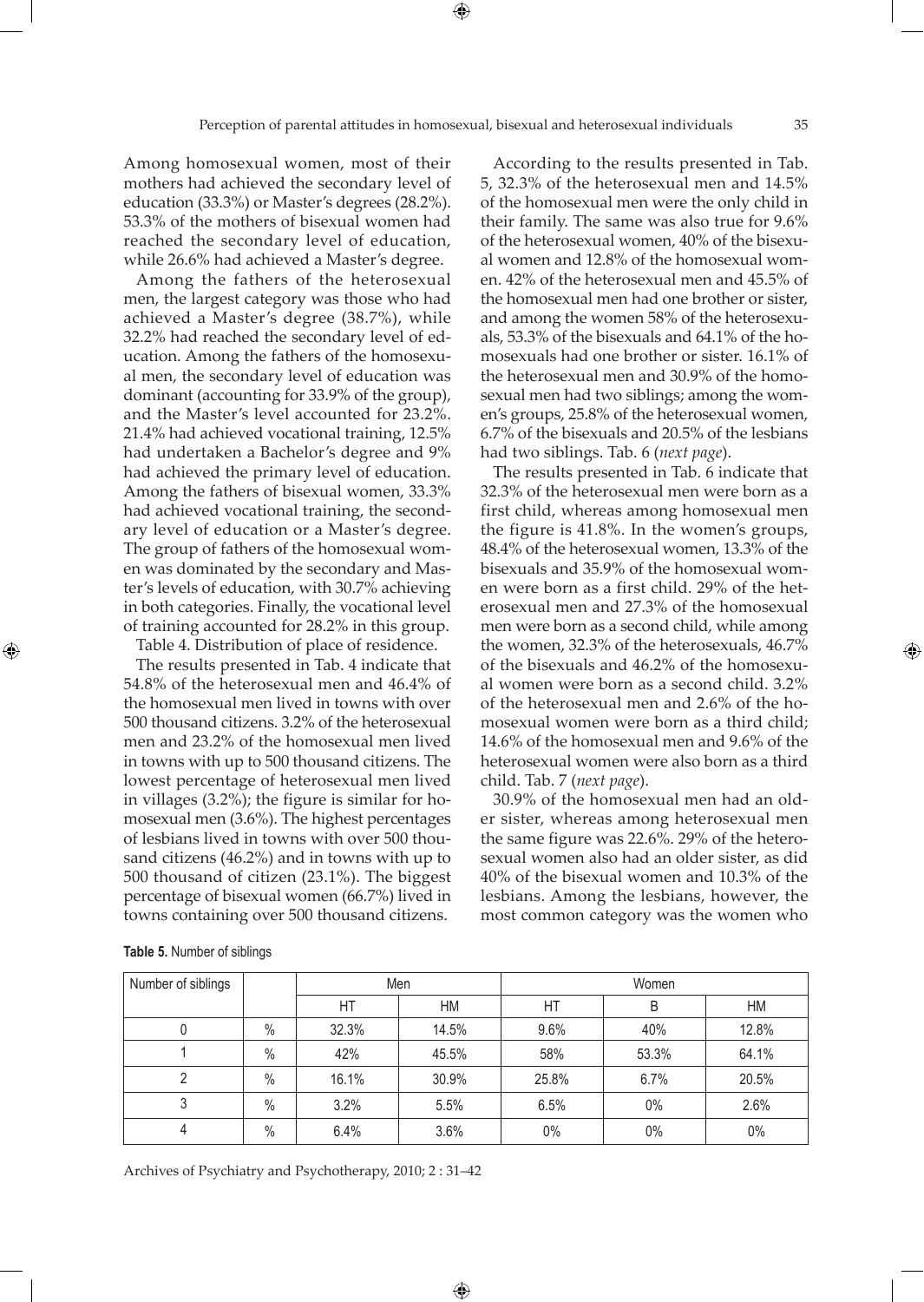## 36 Marcin Kwiatkowski

 $\bigoplus$ 

**Table 6.** Birth order

| Birth order    |               |       | Men   |       | Women |       |  |
|----------------|---------------|-------|-------|-------|-------|-------|--|
|                |               | HT    | HM    | HT    | B     | HM    |  |
| Only one child | $\%$          | 32.3% | 14.5% | 9.6%  | 40%   | 12.8% |  |
|                | $\%$          | 32.3% | 41.8% | 48.4% | 13.3% | 35.9% |  |
| 2              | $\frac{0}{0}$ | 29%   | 27.3% | 32.3% | 46.7% | 46.2% |  |
| 3              | $\frac{0}{0}$ | 3.2%  | 14.6% | 9.6%  | $0\%$ | 2.6%  |  |
| $\overline{4}$ | $\frac{0}{0}$ | 3.2%  | 1.8%  | $0\%$ | $0\%$ | 2.6%  |  |
| 5              | $\frac{0}{0}$ | $0\%$ | $0\%$ | $0\%$ | $0\%$ | $0\%$ |  |
| 6              | $\frac{0}{0}$ | $0\%$ | $0\%$ | $0\%$ | $0\%$ | $0\%$ |  |

**Table 7.** The number and gender of siblings.

| Siblings        | Men   |       | Women |       |       |  |
|-----------------|-------|-------|-------|-------|-------|--|
|                 | НT    | НM    | HT    | В     | HM    |  |
| Older sister    | 22.6% | 30.9% | 29%   | 40%   | 10.3% |  |
| Older brother   | 16.1% | 21.8% | 22.6% | 6.7%  | 41%   |  |
| Younger sister  | 22.6% | 29.1% | 25.8% | $0\%$ | 28.2% |  |
| Younger brother | 32.3% | 30.9% | 41.9% | 9.4%  | 17.9% |  |

**Table 8.** Parental attitudes presented by mothers as perceived by women.

| Mother                           |       |      | Women     |
|----------------------------------|-------|------|-----------|
|                                  | Group | M    | <b>SD</b> |
|                                  | НM    | 5.90 | 259       |
| Acceptance - rejection Attitudes | B     | 5.00 | 2.62      |
|                                  | HT    | 5.87 | 2.39      |
|                                  | НM    | 6.31 | 2.94      |
| Autonomy Attitude                | B     | 4.87 | 2.23      |
|                                  | HT    | 6.33 | 2.11      |
|                                  | НM    | 4.79 | 2.46      |
| Over-protective Attitude         | B     | 5.60 | 2.20      |
|                                  | НT    | 3.53 | 2.15      |
|                                  | НM    | 4.28 | 3.13      |
| Over-demanding Attitude          | B     | 5.40 | 2.72      |
|                                  | HT    | 3.27 | 2.20      |
|                                  | НM    | 4.92 | 2.37      |
| Inconsequential Attitude         | B     | 5.93 | 2.43      |
|                                  | HT    | 4.70 | 2.04      |

 $\bigoplus$ 

Archives of Psychiatry and Psychotherapy, 2010; 2 : 31–42

 $\bigoplus$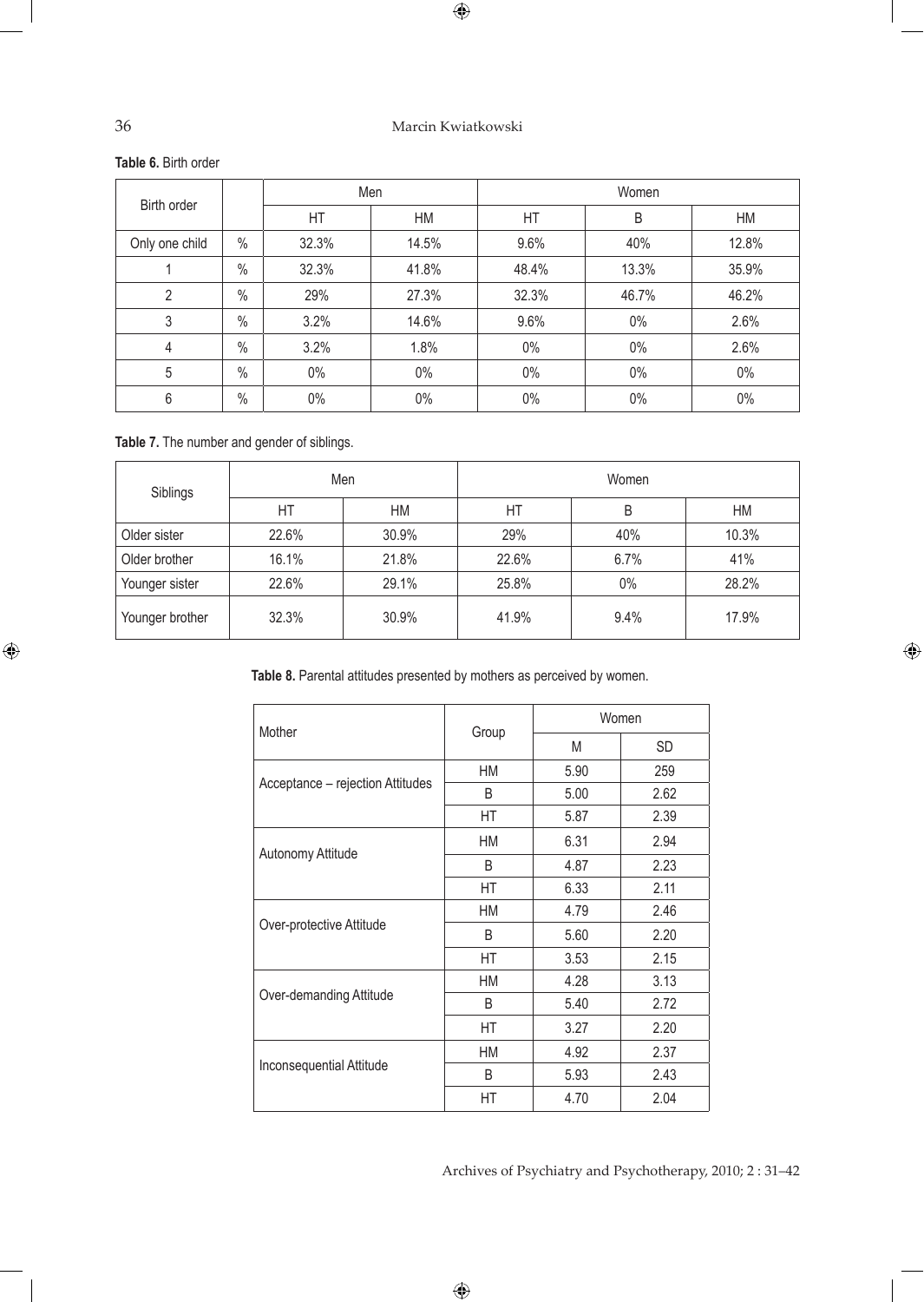⊕

had an older brother; this accounted for 41% of this group. 16.1% of the heterosexual men and 21.8% of the homosexual men also had an older brother. Among bisexual women, 6.7% women had an older brother. 22.6% of the heterosexual men and 29.1% of the homosexual men had a younger sister; in the women's groups, 25.8% of the heterosexual women and 28.2% of the lesbians had a younger sister. 32.3% of the heterosexual men and 30.9% of the homosexual men had a younger brother; for the women, 41.9% of the heterosexual women, 9.4% of the bisexuals and 17.9% of the lesbians had a younger brother.

#### **METHODS**

⊕

To analyse the perception of parental attitudes, this study used the Parental Attitude Scale developed by M. Plopa [8]. The scale includes two subtests; the first refers to the mother, and the second to the father. Both subtests include seventy-five items referring to children's perceptions of their parents' attitudes towards them. The scale gives five possibilities for answering questions: true (P), quite true (RP), difficult to decide (?), quite false (RN) and false (N). These answers are respectively scored as 5, 4, 3, 2, and 1. Both subtests include the following sub-scales:

- 1) Acceptance rejection Attitudes
- 2) Autonomy Attitude
- 3) Over-protective Attitude
- 4) Over-demanding Attitude
- 5) Inconsequential Attitude

The reliability of the scale was tested by estimating the stability coefficient. The range of stability coefficients for the "My mother" scale is r=0.081–0.918, whereas for the "My father" scale the range of coefficients is r=0.791–0.910. This means that the scale's stability is high, allowing researchers to have high levels of trust in the results of the questionnaire, which have been shown not to be influenced by random changes. The theoretical accuracy analysis of the Parental Attitude Scale provides support for its usefulness as a tool for psychological research [8].

#### **THE RESULTS**

The results presented in Tab. 8 and 9 indicate statistically significant differences between ho-

**Table 9.** Comparison between women's groups in terms of their perceptions of their mothers' attitudes towards them.

| Mother                           | Women   |             |         |              |         |             |  |  |
|----------------------------------|---------|-------------|---------|--------------|---------|-------------|--|--|
|                                  |         | HM versus B |         | HM versus HT |         | HT versus B |  |  |
|                                  |         | р           | t       | р            |         | р           |  |  |
| Acceptance - rejection Attitudes | 1.14    | 0.261       | 0.05    | 0.960        | $-1.11$ | 0.273       |  |  |
| Autonomy Attitude                | 1.71    | 0.092       | $-0.04$ | 0.968        | $-2.16$ | 0.036       |  |  |
| Over-protective Attitude         | $-1.11$ | 0.273       | 2.23    | 0.029        | 3.02    | 0.004       |  |  |
| Over-demanding Attitude          | $-1.22$ | 0.229       | 1.51    | 0.135        | 2.84    | 0.007       |  |  |
| Inconsequential Attitude         | $-1.39$ | 0.169       | 0.41    | 0.682        | 1.79    | 0.080       |  |  |

 $\bigoplus$ 

mosexual and heterosexual women in terms of their perceptions of their mothers' Over-protective Attitude (p=0.029), and between heterosexual and bisexual women for the following scales: Autonomy Attitude (p=0.036); Over-protective Attitude (p=0.004); and Overdemanding Attitude (p=0.007). Homosexual women more often perceived their mothers to be more protective (M=4.79; SD=2.46) than did

heterosexual women (M=3.53; SD=2.15). Bisexual women more often perceived their mothers to be more protective (M=5.60; SD=2.20) and more demanding (M=5.40; SD=2.72) than did heterosexual women, who perceived their mothers to be less protective (M=3.53; SD=2.15) and less demanding (M=3.27; SD=2.20). The mothers of heterosexual women, in their daughters' opinion, were characterised more

Archives of Psychiatry and Psychotherapy, 2010; 2 : 31–42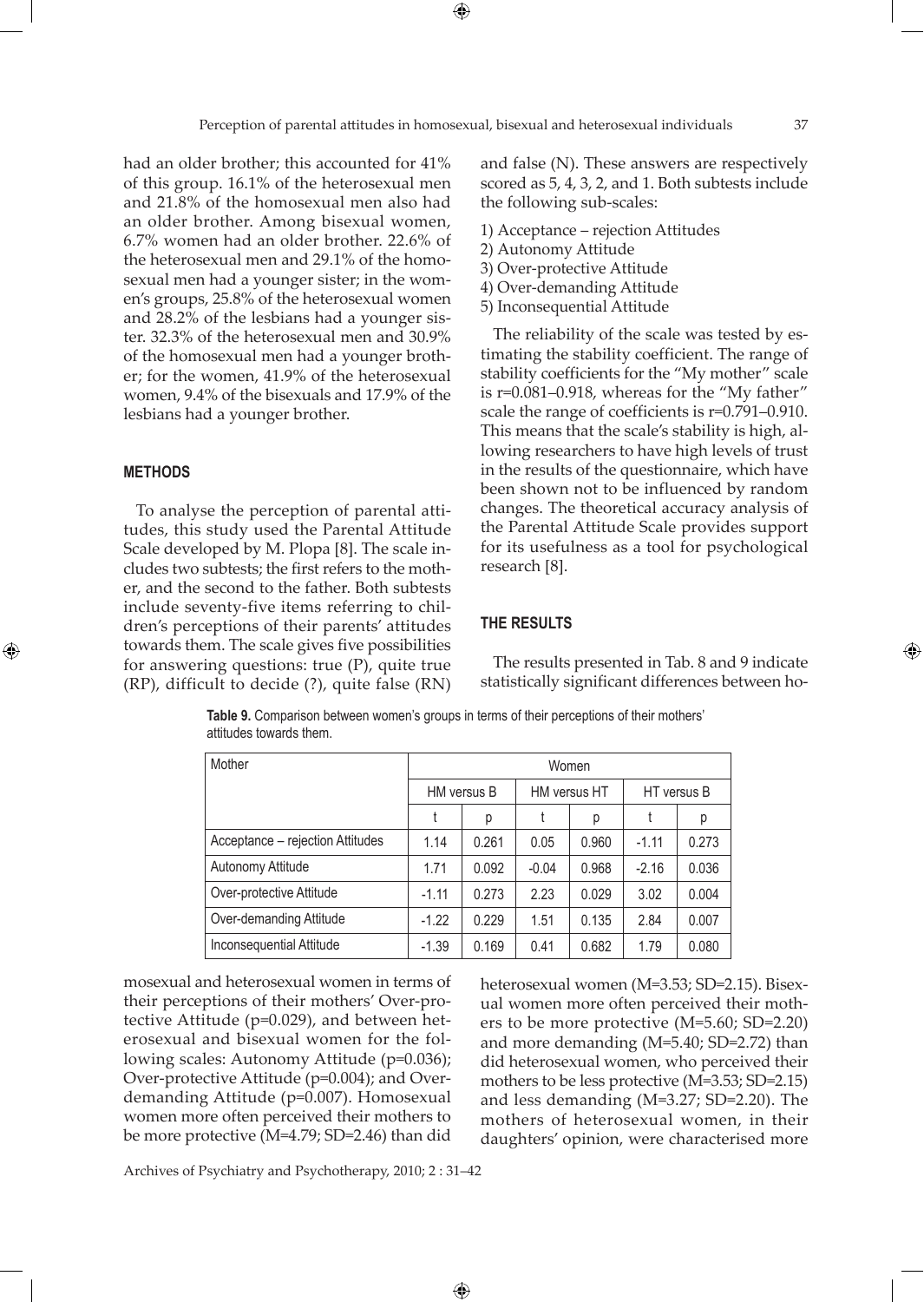$\bigoplus$ 

often by high autonomy (M=6.33; SD=2.11) than were the mothers of bisexual women (M=4.87; SD=2.23).

Tab. 10 and 11 reveal some statistically significant differences in the perception of paternal attitudes. The data suggest that there are

| Father                           |       | Women |           |  |  |
|----------------------------------|-------|-------|-----------|--|--|
|                                  | Group | Μ     | <b>SD</b> |  |  |
|                                  | HM    | 6.47  | 2.32      |  |  |
| Acceptance - rejection Attitudes | B     | 5.87  | 1.96      |  |  |
|                                  | НT    | 6.20  | 2.33      |  |  |
|                                  | HM    | 6.47  | 1.93      |  |  |
| Autonomy Attitude                | B     | 6.07  | 2.49      |  |  |
|                                  | НT    | 5.90  | 1.94      |  |  |
|                                  | HM    | 4.22  | 2.09      |  |  |
| Over-protective Attitude         | B     | 4.93  | 2.34      |  |  |
|                                  | HT    | 4.40  | 2.22      |  |  |
|                                  | HM    | 4.33  | 2.31      |  |  |
| Over-demanding Attitude          | B     | 5.47  | 2.20      |  |  |
|                                  | НT    | 4.40  | 1.99      |  |  |
|                                  | HM    | 4.89  | 1.95      |  |  |
| Inconsequential Attitude         | B     | 6.27  | 1.79      |  |  |
|                                  | HT    | 4.97  | 1.94      |  |  |

**Table 10.** Parental attitudes presented by fathers as perceived by women.

**Table 11.** Comparison between women's groups in terms of their perception of their fathers' attitudes towards them.

|                                  | Women       |       |         |              |             |       |  |  |  |
|----------------------------------|-------------|-------|---------|--------------|-------------|-------|--|--|--|
| Father                           | HM versus B |       |         | HM versus HT | HT versus B |       |  |  |  |
|                                  |             | D     |         | р            |             |       |  |  |  |
| Acceptance - rejection Attitudes | 0.89        | 0.380 | 0.47    | 0.637        | $-0.48$     | 0.636 |  |  |  |
| Autonomy Attitude                | 0.63        | 0.534 | 1.20    | 0.236        | 0.25        | 0.806 |  |  |  |
| Over-protective Attitude         | $-1.07$     | 0.290 | $-0.33$ | 0.739        | 0.75        | 0.460 |  |  |  |
| Over-demanding Attitude          | $-1.62$     | 0.112 | $-0.12$ | 0.901        | 1.64        | 0.109 |  |  |  |
| Inconsequential Attitude         | $-2.35$     | 0.023 | $-0.16$ | 0.872        | 2.17        | 0.035 |  |  |  |

 $\bigoplus$ 

statistically significant differences along the Inconsequential Attitude scale (p=0.023) between homosexual and bisexual women, and along the same scale (p=0.035) between heterosexual and bisexual women. There were no statistically significant differences between homosexual and heterosexual women in their perception of paternal attitudes along any of the other scales. The fathers of the bisexual women were perceived more often to be inconsequential (M=6.27; SD=1.79) than were the fathers of the homosexual women (M=4.89; SD=1.95) or those of the heterosexual women (M=4.97; SD=1.94).

⊕

The results presented in Tab. 12 do not indicate any statistically significant differences between the different groups of men in terms of their perceptions of maternal attitudes.

The data presented in Tab. 13 do not indicate any significant differences in the perception of paternal attitudes among the different groups of men.

Archives of Psychiatry and Psychotherapy, 2010; 2 : 31–42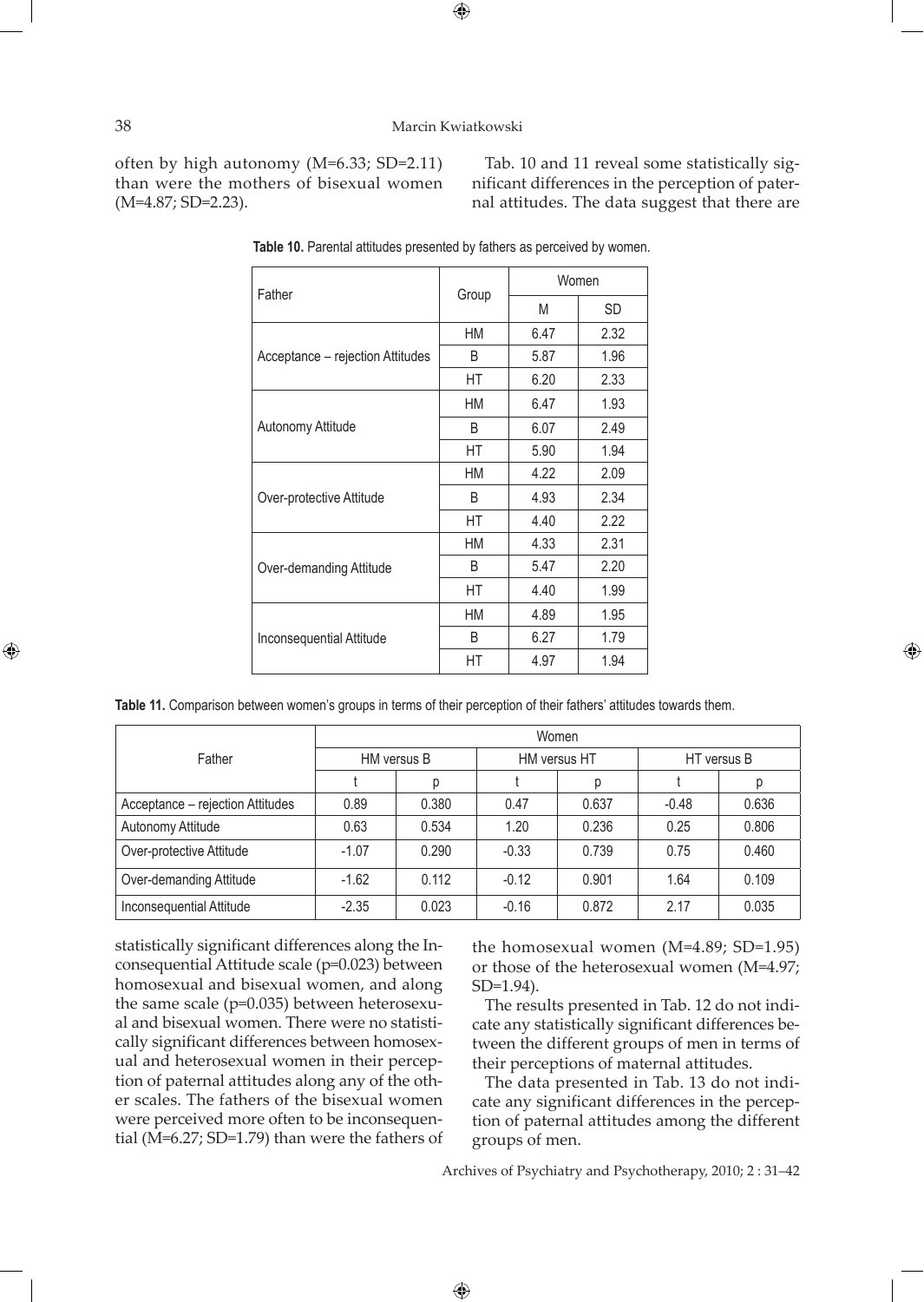$\bigoplus$ 

**Table 12.** Parental attitudes presented by mothers as perceived by men

| Mother                           |           |      |           | Men     |       |
|----------------------------------|-----------|------|-----------|---------|-------|
|                                  | Group     | M    | <b>SD</b> |         | р     |
| Acceptance - rejection Attitudes | HM        | 5.43 | 1.95      | $-0.92$ | 0.358 |
|                                  | HT        | 5.87 | 2.43      |         |       |
|                                  | HM        | 6.00 | 2.27      | $-0.25$ | 0.802 |
| Autonomy Attitude                | HT        | 6.13 | 2.29      |         |       |
|                                  | <b>HM</b> | 4.31 | 2.73      | $-0.28$ | 0.779 |
| Over-protective Attitude         | HT        | 4.48 | 2.54      |         |       |
|                                  | <b>HM</b> | 4.37 | 2.60      | 0.08    | 0.934 |
| Over-demanding Attitude          | <b>HT</b> | 4.32 | 2.48      |         |       |
|                                  | HM        | 5.28 | 2.05      |         | 0.275 |
| Inconsequential Attitude         | HT        | 4.74 | 2.35      | 1.10    |       |

**Table 13**. Comparison between the men's groups in terms of their perception of their fathers' attitudes towards them

| Father                           | Group     | Men  |           |         |       |  |
|----------------------------------|-----------|------|-----------|---------|-------|--|
|                                  |           | M    | <b>SD</b> |         | р     |  |
| Acceptance - rejection Attitudes | HM        | 5.62 | 2.12      | $-0.78$ | 0.439 |  |
|                                  | НT        | 6.00 | 2.02      |         |       |  |
| Autonomy Attitude                | HM        | 5.98 | 2.02      | $-0.76$ | 0.447 |  |
|                                  | HT        | 6.33 | 1.78      |         |       |  |
| Over-protective Attitude         | HM        | 3.85 | 1.87      | $-0.58$ | 0.562 |  |
|                                  | HT        | 4.11 | 2.01      |         |       |  |
| Over-demanding Attitude          | <b>HM</b> | 4.60 | 2.20      | $-0.89$ | 0.375 |  |
|                                  | HT        | 5.07 | 2.37      |         |       |  |
| Inconsequential Attitude         | <b>HM</b> | 5.46 | 2.00      |         | 0.623 |  |
|                                  | HT        | 5.22 | 2.12      | 0.49    |       |  |

 $\bigoplus$ 

The results presented in Tab. 14 (*next page*) did not indicate any significant differences between the heterosexual individuals and the homosexual individuals in terms of their perceptions of maternal attitudes.

The results presented in Tab. 15 (*next page*) did not indicate any significant differences between the homosexual individuals and the heterosexual individuals in terms of their perceptions of paternal attitudes.

#### **DISCUSSION**

⊕

The results suggest that in comparison with heterosexual women, homosexual women more often perceived their mothers as being

Archives of Psychiatry and Psychotherapy, 2010; 2 : 31–42

over-protective, experiencing difficulties with the realisation that their daughters are getting older and they should change their maternal attitudes towards them accordingly. The mothers of homosexual women might also have difficulties with accepting their daughters' attempts to become more independent, and may be unhappy about these attempts. This attitude might often be a cause of emotional separation between the mothers and their daughters, who are exercising their natural drive to become independent.

Furthermore, the mothers of bisexual women were more often perceived by their daughters to show a more protective attitude in comparison with the mothers of heterosexual women; they were also perceived as being more de-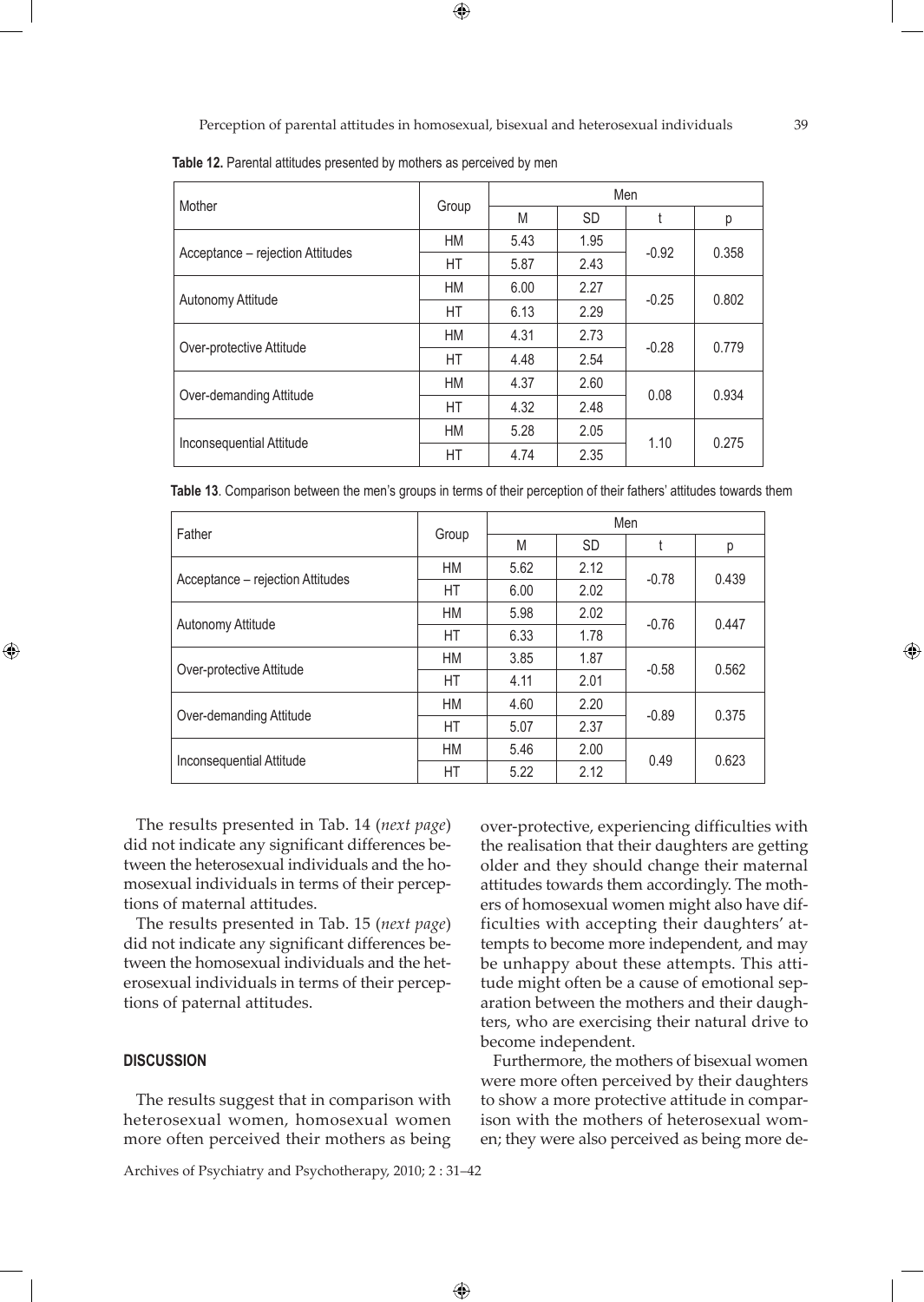## 40 Marcin Kwiatkowski

| Mother                         |         | Homosexual men and women | Heterosexual men and women |       |  |
|--------------------------------|---------|--------------------------|----------------------------|-------|--|
|                                |         |                          |                            |       |  |
| Acceptance-rejection Attitudes | 1.00    | 0.319                    | $-0.01$                    | 0.994 |  |
| Autonomy Attitude              | 0.57    | 0.571                    | 0.36                       | 0.718 |  |
| Over-protective Attitude       | 0.87    | 0.386                    | $-1.58$                    | 0.120 |  |
| Over-demanding Attitude        | $-0.15$ | 0.882                    | $-1.76$                    | 0.084 |  |
| Inconsequential Attitude       | $-0.77$ | 0.442                    | $-0.07$                    | 0.941 |  |

| Table 14. Differences between the homosexual and heterosexual groups in terms of their perception of maternal attitudes |  |
|-------------------------------------------------------------------------------------------------------------------------|--|
|-------------------------------------------------------------------------------------------------------------------------|--|

**Table 15.** Differences between the homosexual and heterosexual groups in terms of their perception of paternal attitudes.

| Father                         |         | Homosexual men and women | Heterosexual men and women |       |  |
|--------------------------------|---------|--------------------------|----------------------------|-------|--|
|                                |         |                          |                            |       |  |
| Acceptance-rejection Attitudes | 1.79    | 0.076                    | 0.34                       | 0.731 |  |
| Autonomy Attitude              | 1.14    | 0.257                    | $-0.88$                    | 0.384 |  |
| Over-protective Attitude       | 0.88    | 0.379                    | 0.51                       | 0.610 |  |
| Over-demanding Attitude        | $-0.54$ | 0.590                    | $-1.17$                    | 0.249 |  |
| Inconsequential Attitude       | $-1.33$ | 0.187                    | $-0.48$                    | 0.636 |  |

 $\bigoplus$ 

manding towards their daughters. The mothers of bisexual women were also perceived as more rigorous about enforcing rules and directives created by them. This demanding attitude is characterised by the imposition of their own strict opinions without taking account of their child's preferences or abilities. Parents who display this attitude accept only the activities which are accepted and desired by themselves, and all the child's attempts at independence and initiative are criticised and negated by the parents [8].

The mothers of the heterosexual women, in comparison with the mothers of the bisexual women, were perceived by their daughters as giving them the right to autonomy and allowing them the right to privacy and secrets. These mothers gave their children the freedom to make their own decisions, but at the same time they were ready to help them or to advise. The Autonomy Attitude is characteristic of parents who don't force their children to accept their own beliefs and convictions, who give them the right to have their own independent opinions, and who accept and understand their children's need to build and maintain friendly relationships with others.

In relation to the relationships between lesbian women and their parents, Kenyon's research [6] suggested that these relationships were much worse in comparison with heterosexual women. In his research, 76.4% of heterosexual women described their contact with their mother as very good or good, while only 51.2% of lesbians did so. Meanwhile, 15.4% of the homosexual women described their maternal contact as bad or very bad, while only 0.8% of the heterosexual women did so. 38.2% of the lesbians and 68.3% of the heterosexual women described their contact with their father as good or very good, whereas 21.9% of the lesbians and 5.7% of the heterosexual women described this contact as bad or very bad. Furthermore, the analysis of lesbians' and heterosexual women's childhoods revealed many differences in relation to the sexual aspects of life in family homes. The incidence of rejection attitudes towards sexuality in lesbians' family homes was higher than for heterosexual women, and the main source of knowledge about sexuality for lesbians was mostly their girlfriends. Moreover, homosexual women perceived their childhood as less happy than did heterosexual women [6].

Kenyon [9] suggested that the majority of homosexual women had poor relationships with their mothers. Siegelman [10] stated that lesbians perceived their mothers as less warm and loving and more demanding than did heterosexual women; at the same time, however, he

Archives of Psychiatry and Psychotherapy, 2010; 2 : 31–42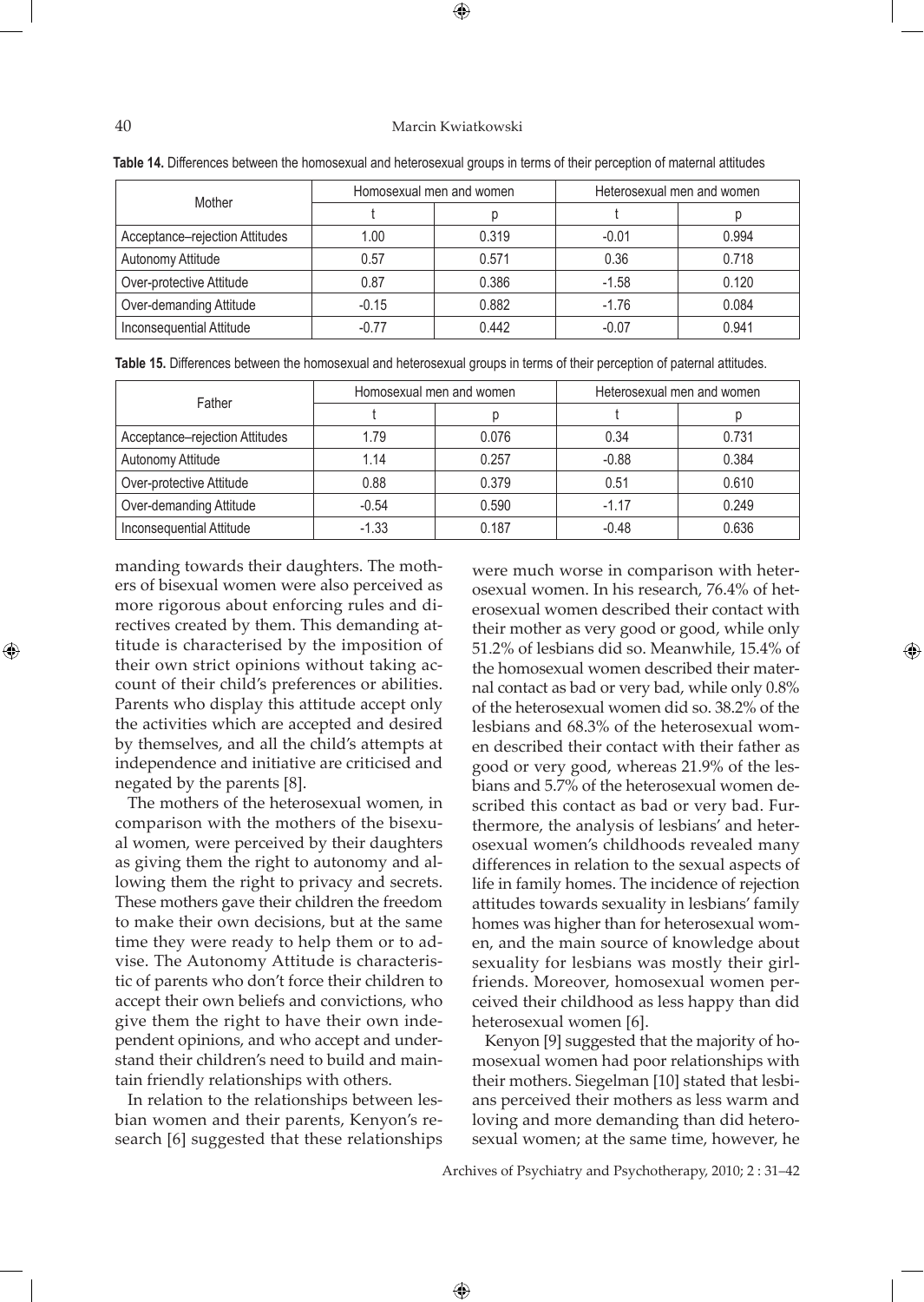did not report any differences along the rejection, inconsequential or protective attitudes. Kenyon's study [9] also suggested that lesbians had poor relationships with their fathers. Bene [11] stated that lesbians experienced fear of their fathers more often in comparison with heterosexual women, and at the same time they perceived their fathers as weaker and less competent than did heterosexual women.

This study did not find any differences regarding the perceptions of paternal attitudes between the homosexual and heterosexual groups. The fathers of bisexual women, in comparison with the fathers of lesbian and heterosexual women, were more often described as unstable and inconsequential. Their attitudes were volatile and dependent on their mood. The fathers' behaviour was perceived by their daughters as nervous, unstable and unpredictable. The results did not indicate any differences in the perception of maternal and paternal attitudes between heterosexual and homosexual men.

⊕

Westwood's study [6] indicated that a relatively high number of homosexual men lost their fathers or both parents during childhood as a consequence of death or divorce. According to Westwood's data, 12% of homosexual men were living in incomplete families before they achieved twelve years of age, and 21% did not have any men at home. 40% of the homosexual men taking part in Westwood's study reported that relationships between their parents weren't good and may even have been hostile, but 50% of them described these relationships as appropriate, and reported that their parents were present during the time of their youth. Westwood analysed also the influence of domination of one of the parents on the child's psychosexual development. In connection with his results, 57% homosexual men described their mother as a dominant person in the family while 29% of homosexual men indicated father as a dominant person at home; 14% of homosexual participants weren't able to indicate who was dominant at home. Westwood also analysed the relationship between homosexual men and their fathers during childhood. According to Westwood's results, 15% of the homosexual men reported that they didn't have any feelings towards their fathers, neither positive nor negative; 38% described their fathers as unsatisfactory, 15% described them as good, and 28% definitely preferred their mothers [6].

Bieber's study [5] suggested that in comparison with heterosexual men, the mothers of homosexual men were characterised by favouring one of their children over others, and commonly this favoured child was the homosexual son. On the other hand, the fathers of heterosexual men favoured their heterosexual sons. Based on this research, Bieber hypothesised that in the aetiology of homosexuality, the close and protective relationship between mother and son is not more important than poor or nonexistent relationships between sons and fathers [5]. Homosexuals were commonly the only child or the youngest child, which may explain the overprotective maternal attitude [5]. Bieber also reported that 69% of the mothers of homosexual men were over-binding towards their sons, whereas among the mothers of heterosexual sons the corresponding percentage was 32% [5].

Bene's study [12] indicated that the majority of homosexual men reported poor or bad relationships with their fathers, and their relationships with their mothers weren't characterised by overprotective attitudes or strong attachment.

Aardweg's study [1] indicated that among a group of 120 homosexual men, only two or three individuals reported positive relationships between them and their fathers. In the majority of situations the father wasn't interested in his son, wasn't involved in his son's life, and didn't follow his interests [1].

The results of this study significantly differ from other published research related to the phenomenon of homosexuality. The differences are noticeable in terms of the perception of parental attitudes among men – in contrast to existing studies, insensitive or hostile relationships between homosexual sons and their fathers or overprotective and possessive relationships between homosexual sons and their mothers were not found in this research.

It might be that these results are connected with the changes in family structure discussed above, which are characterised by higher levels of tolerance in terms of family and social

Archives of Psychiatry and Psychotherapy, 2010; 2 : 31–42